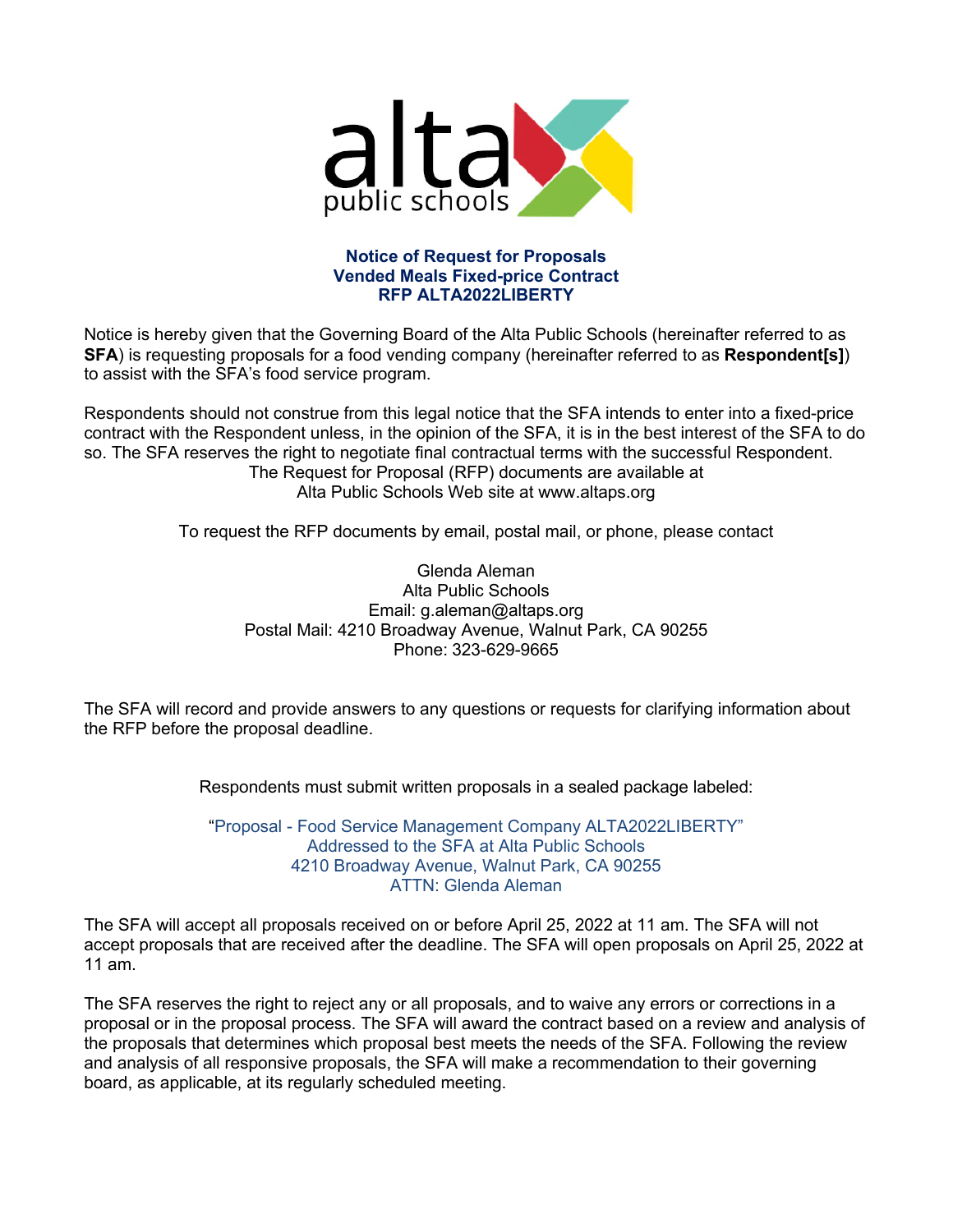#### **INTRODUCTION**

The purpose of this Request for Proposal (RFP) is to enter into a fixed-price contract with a Food Vendor that will provide **Alta Public Schools** (hereinafter referred to as the school food authority [SFA]) with vended meals for their food service operation. The Food Vendor will provide services to the SFA as described in the Scope of Work in the RFP.

The SFA's food service goals are to provide nutritious, high-quality meals to students and participants in the School Breakfast Program, National School Lunch Program, After-School Meal Supplements and Seamless Summer Option to accommodate special diets where medically necessary, improve the nutritional quality of meals, and maintain a financially viable food service program (Title 7, *Code of Federal Regulations* program [7 CFR, sections 210.10 and 220.8, if applicable].

To respond to this RFP, interested Food Vendors must present evidence of experience, ability, and financial standing necessary to meet the requirements stated in this RFP. The SFA will measure this evidence by scoring the proposals, using a point system that will rank each proposal from highest to lowest, to determine which proposals they will consider for the award of a contract.

To be competitive in this solicitation, the Respondent must:

- Carefully read the entire RFP, attachments, exhibits, addenda, and SFA responses to questions before submitting a proposal
- Ask appropriate questions or request clarification before the deadline in the RFP
- Submit all required responses by the required deadlines
- Follow all instructions and requirements of the RFP thoroughly and appropriately

If a Respondent discovers any ambiguity, conflict, discrepancy, omission, or other errors in this RFP, the Respondent shall immediately notify the SFA of the error in writing and request clarification or a modification of the RFP. If the Respondent fails to notify the SFA of the error prior to the date for submission of proposals, and is awarded the contract, the Respondent shall not be entitled to additional compensation or time by reason of the error or its later correction.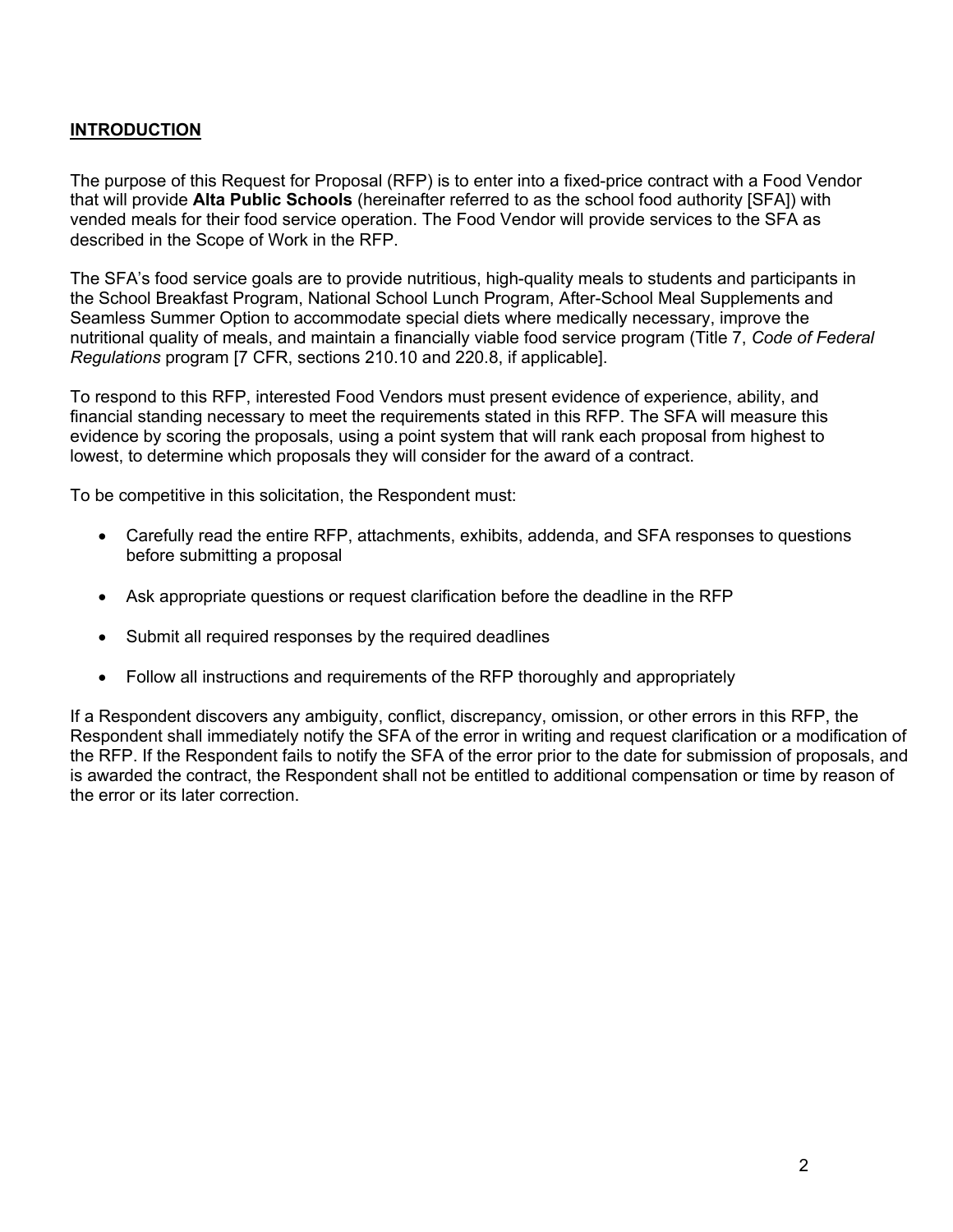# **SCOPE OF WORK**

Alta Public Schools is the SFA for 7 charter schools in the greater Los Angeles area, and one public school in Tulare. This RFP is for the Liberty Elementary School District in Tulare, CA. Our meal program consists of the following:

- 1. Provide pre-cooked, individually wrapped lunch meals that are heated on site for optimal freshness. (Note: Liberty can only use warmers with regular voltage)
- 2. Provide cold and hot breakfast options.
- 3. Provide varied and nutritious snacks for the after-school program

| <b>School Site</b><br><b>Name</b>            | <b>Address</b>              | <b>Grades</b> | <b>Projected</b><br><b>Enrollmen</b> | ast<br><b>ADP</b> | <b>Breakf Lunch</b><br><b>ADP</b> | <b>Snack</b><br><b>ADP</b> | <b>Site has</b><br>space to<br>heat on site |
|----------------------------------------------|-----------------------------|---------------|--------------------------------------|-------------------|-----------------------------------|----------------------------|---------------------------------------------|
| Liberty Elementary  1771 E Pacific<br>School | Avenue, Tulare,<br>CA 93274 | $K-6$         | 711                                  | 120               | 300                               | 190                        | Yes                                         |

## **Vendor Qualifications**

Alta is seeking an organization that has experience providing compliant meals for the following programs:

- The National School Lunch Program (NSLP)
- School Breakfast Program (SBP)
- After-School Meal Supplements
- Seamless Summer Program

The ideal food vendor will have the following qualifications:

- Provide fresh, nutritious, tasty, and visually appealing meals.
- Provide fresh fruit and/or vegetable with every meal.
- Provide lowfat, nonfat and flavored milk with each meal.
- Provide appropriate utensils and napkins as needed for the meals.
- Provide consistent quality control.
- Provide nutrition advocacy.
- Has previous experience working with multiple school sites.
- NSLP compliant meals/snacks (all meals must be eligible for state and federal reimbursement).
- NSLP menu recordkeeping and planning necessary to receive reimbursements.
- Be familiar with State and Federal regulations pertaining to operations ina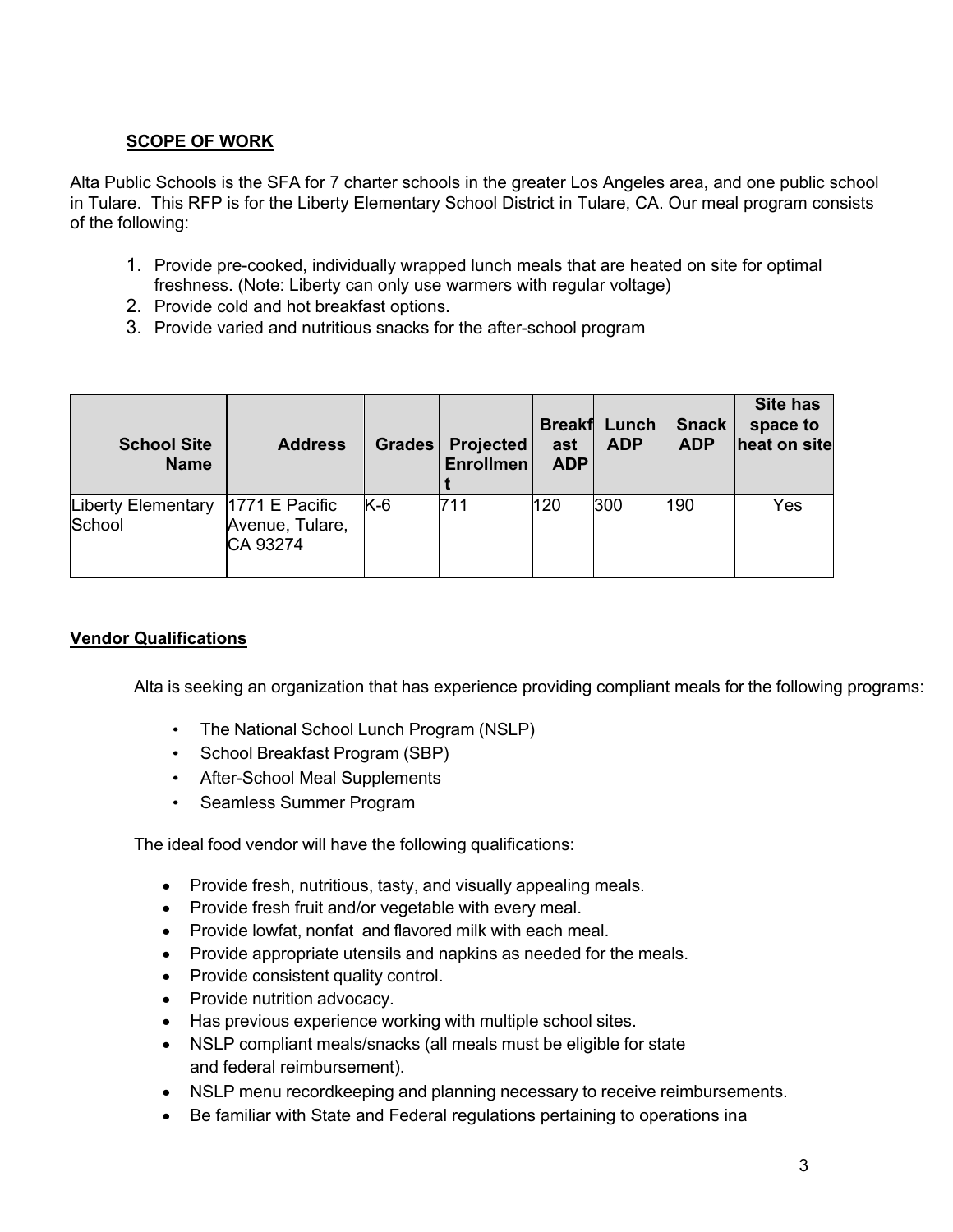school setting.

- Comply with all state, county and city health and sanitation requirements. LAPCM reserves the right to inspect Vendor's facilities at any time during the contract period.
- Has valid certifications and insurance documents.
- Provide fresh vegetable with every lunch meal.
- Provide fresh fruit with every breakfast, and lunch meal. No canned/frozen fruits.
- No hydrogenated oils.
- No artificial trans fats.
- No more than 30% of calories from total fat, and no more than 10% of calories from saturated fats.
- No deep fried foods.
- No overly processed foods.
- No high fructose corn syrup.
- No artificial preservatives, colors, flavors or sweeteners.
- No MSG.
- Foods with little or no added sugar.
- Meats shall be free of nitrates and nitrites.
- No animal by-products.
- No mechanically separated meats (aka "pink slime").
- Provide lowfat or nonfat milk with each breakfast, lunch and supper meal.
- No BHA & BHT.
- Whole grains must be offered.
- Provide a daily vegetarian option.
- Use organic and locally produced ingredients whenever possible.
- Participant in USDA Food Commodities Program and utilize USDA Foods to the fullest extent based on the needs of the SFA
- The SFA has historically used the following USDA foods:
	- o Ground beef
	- o Beans
	- o Yogurt
	- o Cheese
	- o Orange juice
	- o Rice
	- o Applesauce
	- o Potato wedges and fries
	- o Various canned and fresh fruits and vegetables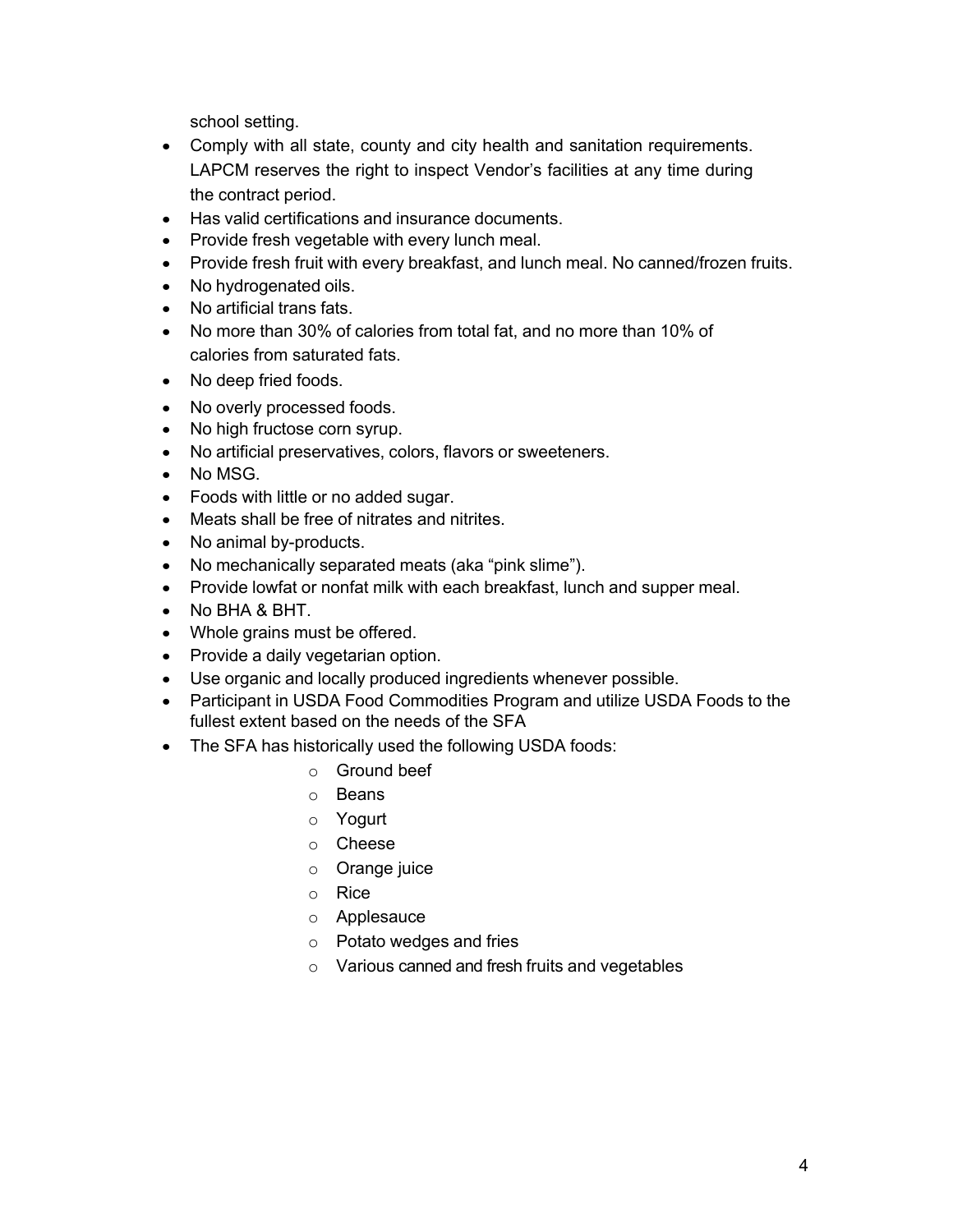### **VENDOR RESPONSIBILITIES**

The Vendor shall be responsible for the following:

- Provide the necessary utensils and napkins in sufficient quantity for the number of meals ordered.
- Provide to SFA no later than one (1) week prior to the end of each month, amonthly menu covering the meals to be served for the following month.
- Provide sack lunches for school fieldtrips.
- Maintain the proper temperature of the breakfast, lunch, and snack and components until they are delivered.
- Maintain all necessary records on the nutritional components and quantities of the meals served at Liberty and make said records available for inspection by State and Federal authorities upon request.
- Provide documentation that they are abiding by the Buy American requirements. [7 *CFR*, Section 210.21(d)]
- Provide documentation justifying their use of exceptions to the Buy American provision.
- Utilize USDA Foods to the fullest extent based on the needs of the SFA and apply commodity credits, DOD Fresh Credits and/or any other resulting discounts to monthly invoices.

## **SFA and SCHOOL RESPONSIBILITIES**

SFA and School will be responsible for the following:

- Monthly/weekly ordering of the number of meals needed for each day of the followingweek.
- Condition and care of meals once accepted upon delivery.
- Service of meals to students.
- Maintenance of the premises, equipment and facilities where meals will be served, and will adhere to the highest standards of cleanliness and sanitarypractices to ensure compliance with state and local health and sanitation requirements related to the food service program.
- Distribution and collection of applications, determining student eligibility, counting meals served in accordance with eligibility, consolidation of counts of meals served to students, and claiming of meals for reimbursement.
- Maintenance of records required to substantiate free and reduced-price meals.
- Payment of invoices to the vendor using net 30 terms.
	- No payment will be made for meals that are spoiled or unwholesome at the time of delivery, including food not received at the correct temperature. The SFA will inform the vendor setting forth the reasons for the deduction. The SFA will provide such notice no later than three (3) business days after the date the meal was served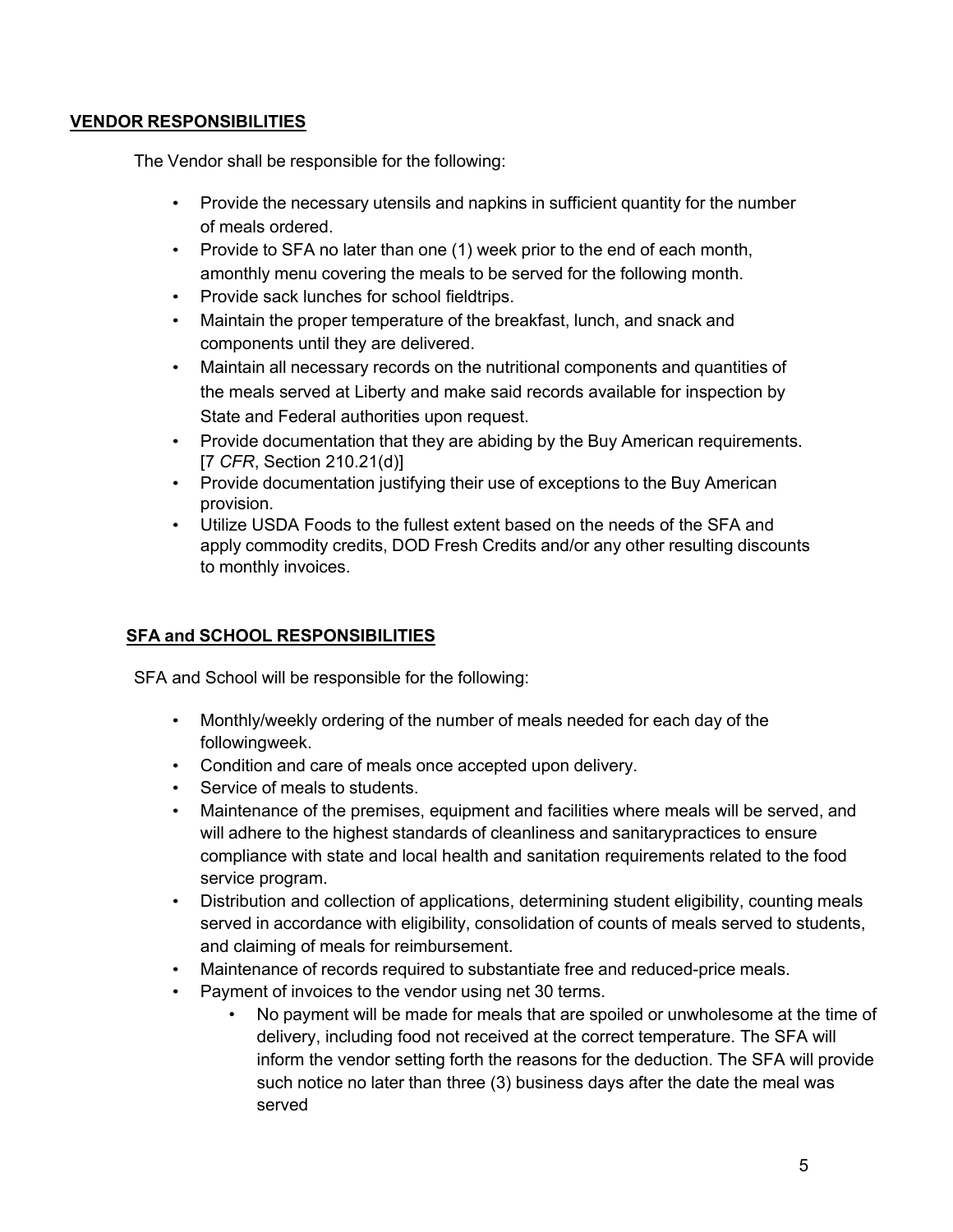### **PROPOSAL SPECIFICATIONS**

#### **Contract Period:**

The contract period will be July 1, 2022 through June 30, 2023, with the option to renew up to four (4) one-year contracts.

#### **Proposal Instructions:**

Proposals shall be received until 11:00 am on April 25, 2022 for vended meals service described herein. Proposals received after the above mentioned time and date will be rejected and returned unopened. Proposals shall be delivered in person or my US mail. Faxed proposals are not acceptable. Proposals must be submitted in an envelope clearly marked with an electronic copy included.

Proposals must be clear and concise. Proposals shall conform to the RFP format or binding specifications or they be rejected. Respondents must include all information requested in this RFP. Alta reserves the right to rejected a proposal if all requested information is not provided.

#### **Exception to RFP:**

Include exceptions to the Agreement term and conditions presented to submit additional information pertinent to RFP (brochures, reading material, etc.) with original response.

#### **Proposal Distribution:**

Proposals shall be addressed as follows:

One Master Copy, one physical and one electronic copy in a sealed package:

Proposal - Food Service Management Company ALTA2022LIBERTY" Addressed to the SFA at Alta Public Schools 4210 Broadway Avenue, Walnut Park, CA 90255 ATTN: Glenda Aleman

All forms and attachments must be filled out in ink, typewritten, or word processed. The proposals must be signed by an authorized member of the firm. Prices and terms of the proposal must be valid for the duration of any resulting contract, unless changes are made through mutual consent in writing.

## **REVISIONS TO THE REQUEST FOR PROPOSAL:**

In the event it is necessary to revise any part of the Request for Proposal, revisions will be provided to all Vendors who received the initial Request of Proposal.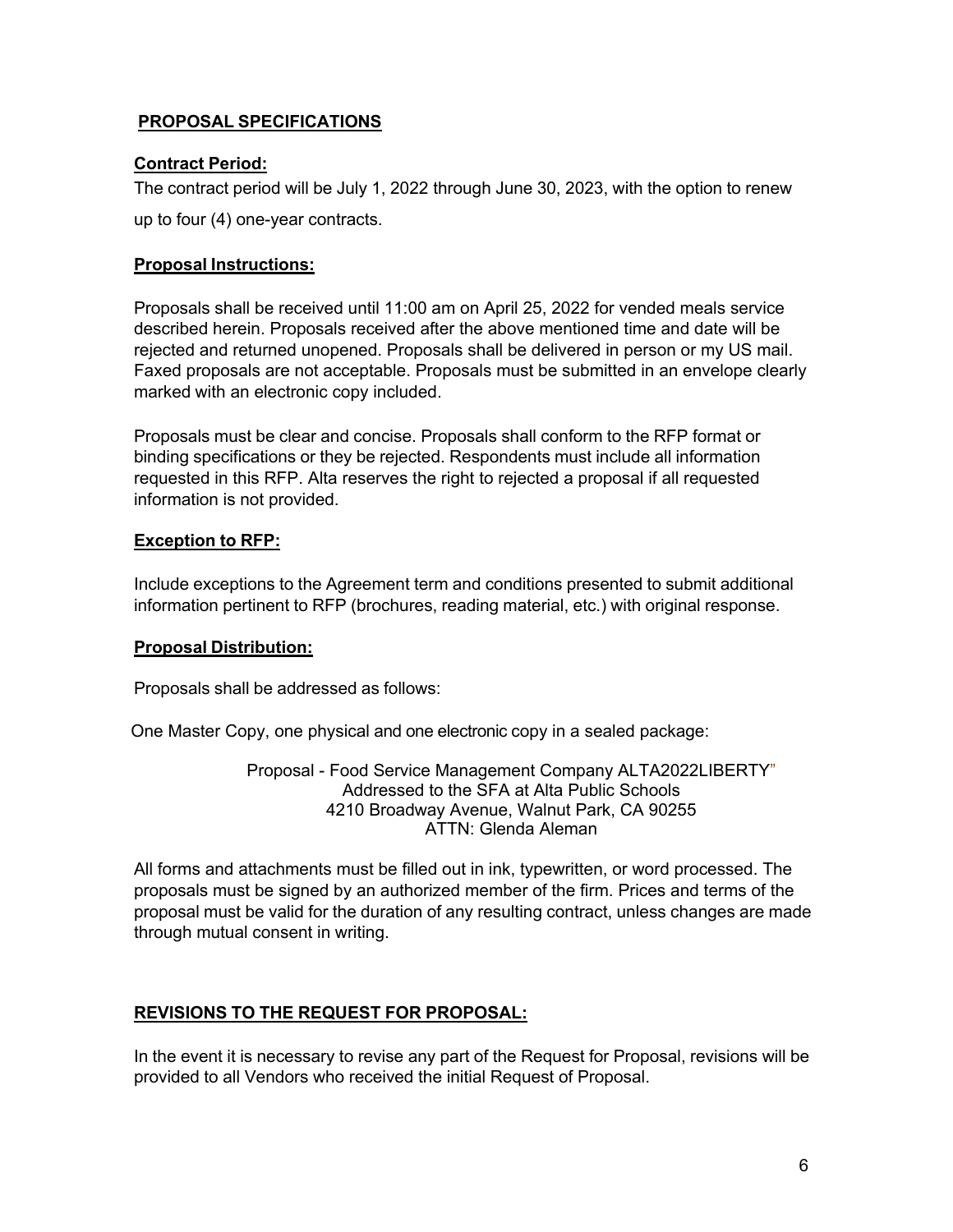## **WITHDRAWAL OF PROPOSAL:**

Proposals may be withdrawn in writing and submitted by facsimile, mail, or hand delivery from the Offer or prior to the deadline for receipts of proposals. No oral withdrawals will be accepted.

### **REQUIREMENTS FOR SUBMITTING A PROPOSAL**:

Proposals should be as through and detailed as possible so Alta Public Schools can properly evaluate the proposal and the vendor's capability to provide the required services. The Vendor must state any deviations and/or exceptions from the specifications and/or terms and conditions described herein. Vendors are required to submit the following items or information but is not limited solely to these items:

- Description of services including but not limited to the following:
	- o Menu development rationale
	- o Placing orders
	- o Equipment needed
	- o Nutrition advocacy
	- $\circ$  Duration and extent of experience in the operation of school meal services
- Cost per meal (breakfast, lunch, and snack)
- Sample monthly menu for breakfast, lunch, and snack including nutritional information showing compliance with federal and state meal program requirements.
- A copy of current health certifications for the food service facility in which it prepares meals for the NSLP.
- Proof of liability insurance and proposed indemnity language
- Materials/supplies provided
- Verification of participation in USDA and/or DOD Foods Cooperativ*e*.
	- o Information about the vendor's participation in the USDA and DOD commodities program and how vendor maximizes use of such commodities before using other sources of food. Information should include the following:
		- Percentage of schools that participate in the commodities program.
		- What assistance, if any, the vendor provides to schools participating in the commodities program.
- Three professional references from schools currently operating the National School Lunch Program.
- Include a copy of the contract to be signed at time of award, to include all required language as specified by the California Department of Education Nutrition Services Division.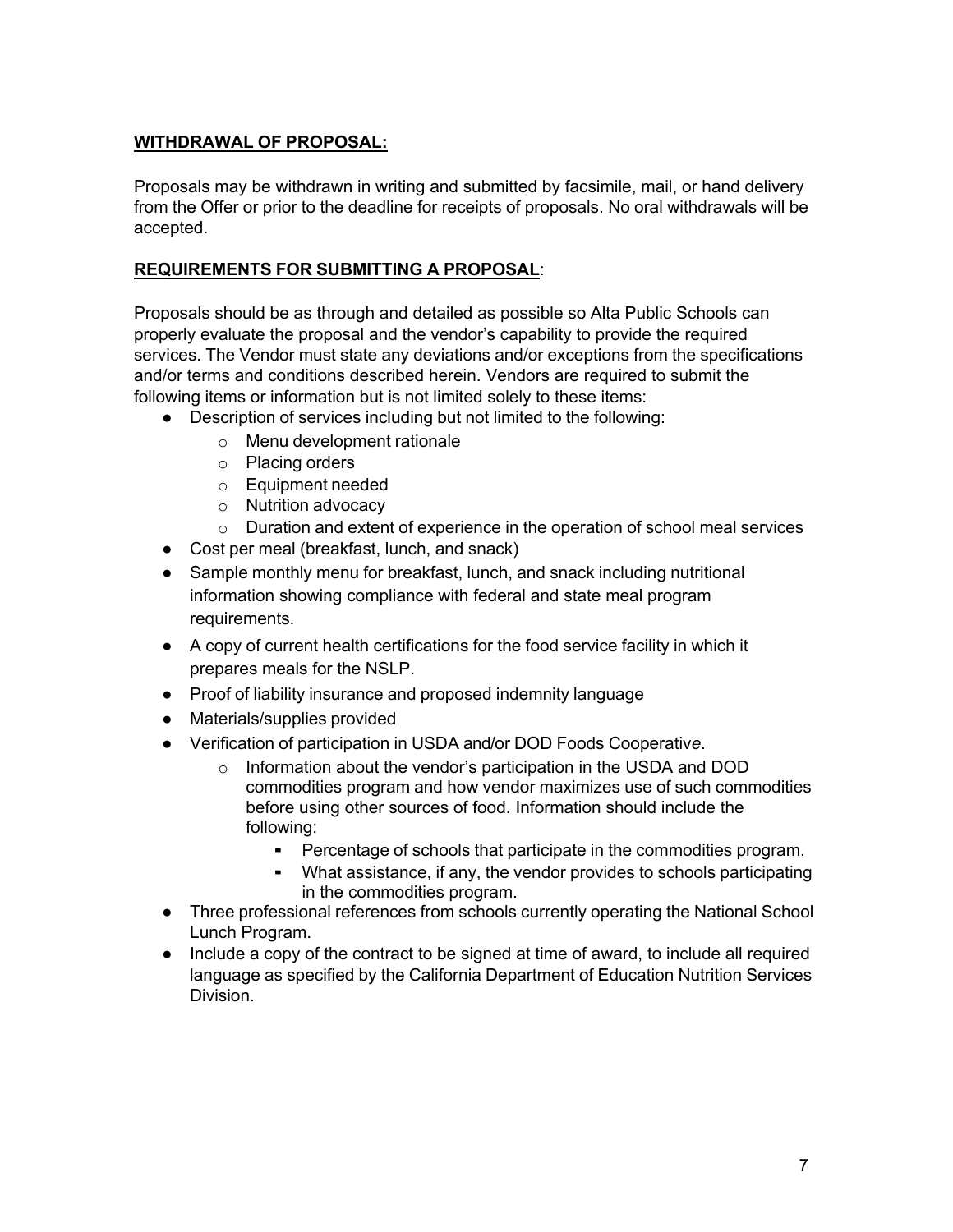## **EVALUATION OF PROPOSALS**

Proposals will be opened on or after the date and time specified. During the evaluations process, the SFA may ask Respondents to clarify information in the proposals, but Respondents may not change their proposals.

An error in the proposal may cause the SFA to reject that proposal; however, the SFA may, at its sole discretion, retain the proposal and make certain corrections. When determining if a correction will be made, the SFA will consider the conformance of the proposal to the format and content required by the RFP and that the Respondent's intent is clearly established based on review of the whole proposal. Based on that established intent, the SFA may choose to correct errors such as obvious grammatical or punctuation errors and arithmetic errors. The Master Copy of the proposal shall have priority over additional proposal copies.

| <b>CRITERIA</b>                                                                                                                        | <b>MAXIMUM</b><br><b>POINTS</b> |             |        |       |
|----------------------------------------------------------------------------------------------------------------------------------------|---------------------------------|-------------|--------|-------|
| Administrative Requirements: did the<br>Respondent include all required information in<br>accordance with the General Instructions and | 10 points<br>(pts)              | Yes         | 10 pts |       |
| Proposal Requirements?                                                                                                                 |                                 | No          | 0 pts  |       |
|                                                                                                                                        | 15 pts                          | <b>NSLP</b> | Yes    | 6 pts |
|                                                                                                                                        |                                 |             | No     | 0 pts |
| Experience with National Lunch Program                                                                                                 |                                 | <b>SBP</b>  | Yes    | 3 pts |
| (NSLP), the School Breakfast Program (SBP),                                                                                            |                                 |             | No     | 0 pts |
| the Afterschool Meal Supplements (AMS), the<br>Seamless Summer Feeding Option (SSFO)                                                   |                                 | <b>AMS</b>  | Yes    | 3 pts |
|                                                                                                                                        |                                 |             | No     | 0 pts |
|                                                                                                                                        |                                 | <b>SSFO</b> | Yes    | 3 pts |
|                                                                                                                                        |                                 |             | No     | 0 pts |